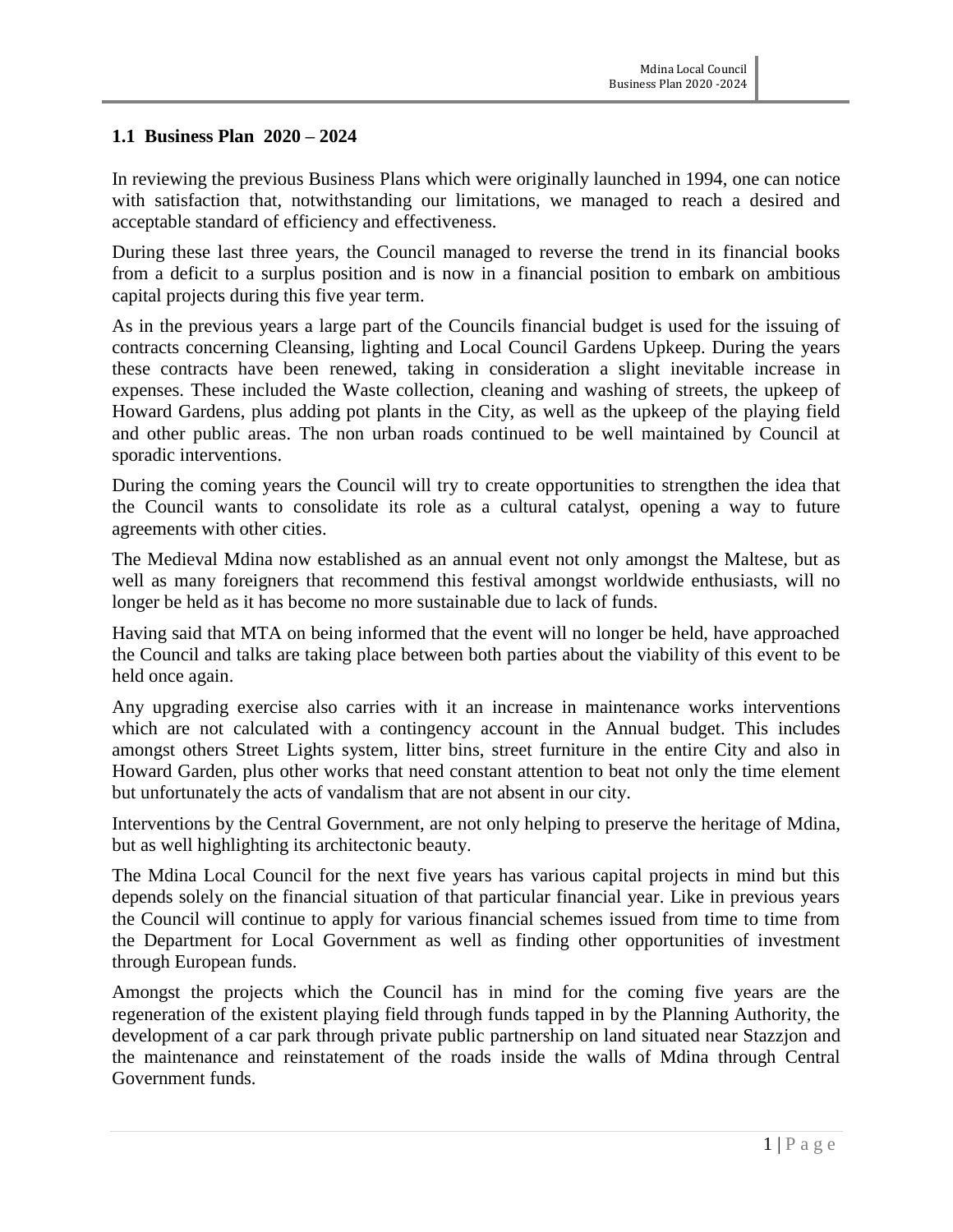In reviewing our Business Plan we feel we've reached satisfactory results, and although our operation is limited by various factors, amongst which our biggest hurdle is a financial one, we were able to score a good number of our goals. This was the result of full cooperation from all the stakeholders, of all Councillors, and all staff, whilst encourages us to even work harder in the coming years.

IFFIRMATA Peter Sant Manduca Mayor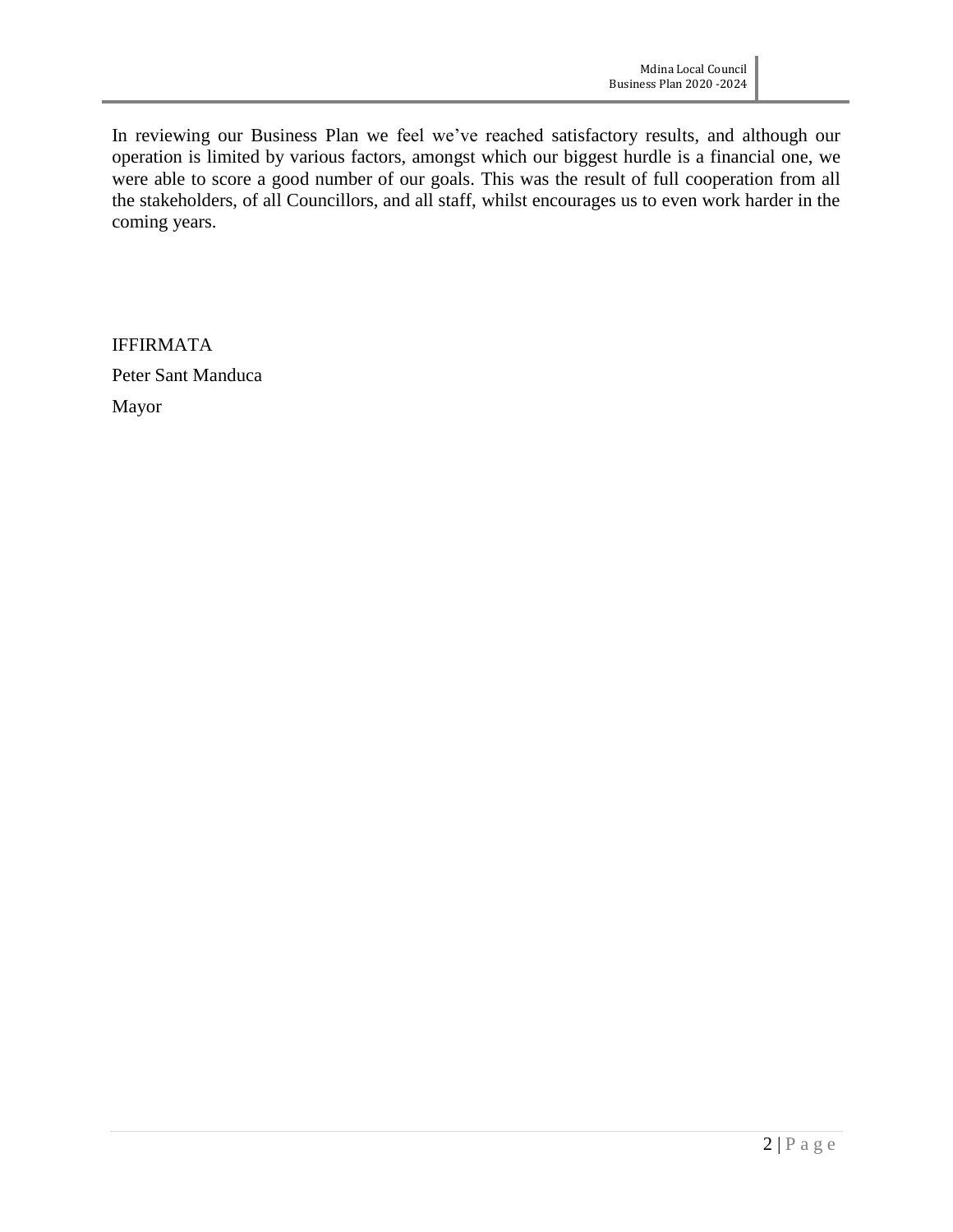To aim at an effective local government through the continuous development of our infrastructure and services provided to best meet the needs of the residents and the business sectors of our community while continuously emphasising operational excellence by utilising to the most our financial and human resources

To preserve and restore the city's identity, by acting as an effective watchdog on all aspects of the environment, with special attention to the characteristics of this medieval city

#### **2.2 Values**

The Mdina Local Council cherishes the following values

- Respect for the cultural and environmental heritage of our community and the nation
- Objective to the needs, beliefs and aspiration of both residents and the business community
- Maximise the benefits towards our community while respecting the individual needs in specific sectors
- Maintain transparent and open administration based on dialogue and participation of the public where possible.

# **3.1 Short term objectives and expected results**

The Council will strive with its efforts to maintain and improve the standards that have been established during the years, including the cleanliness, better lighting, street furniture and, equipment as well as the level of service to the community.

The Council will continue to monitor and implement the necessary actions, through its contracted service providers, to assure that the city is kept in the highest standards of cleanliness, good lighting as well that the Gardens are kept to standard.

Through a continuous maintenance program the Council will assure that the equipment, street furniture and certain infrastructure are kept in good shape and eliminate any risks for those who make use of them.

Through a better management in issuing the access permits for vehicles , the Council , without impeding any undesired restriction to Residents , will be in a position to control better the number of vehicles circulating within Mdina

The Council will continue in its aim to tap EU funds for its activities and projects , and persist in finding partners for such aim.

The Council recognises the need to keep on improving our services to residents and the business community that we offer from our Administration Office. Continue to organise Cultural and Social activities for our residents, offer a Cultural program throughout the year and seek partnership with other local and foreign organisation to boost the cultural aspects of our city.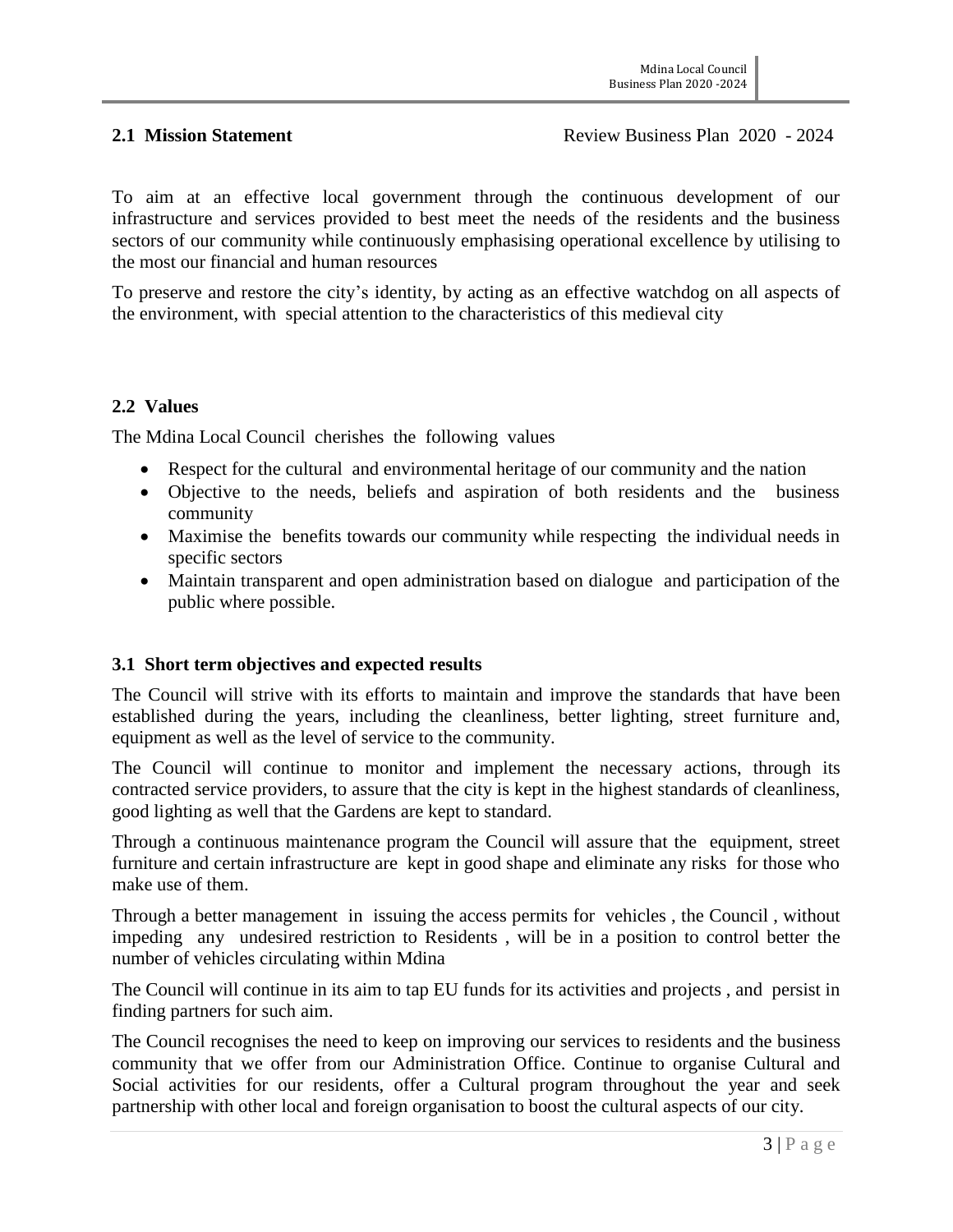### **3.2 Long Term objections and expected results**

Our perseverance with the Authorities to reallocate our Administration Office from the present location to Banca Guratale will continue to be on the Councils Agenda until we will reach this objective. Our insistence is based on the fact that such move will be beneficial to residents and the community since not only the accessibility will improve as we can use a ground floor office, but there will be more space to provide community services such as Library, day centre as well as improved office structures where individual meetings can be held.

#### **4.1 Organisation**

The organisational structure of the Council did not evolve a lot since its initial year, mainly due to the size limitation. The Administrative office , is being run by a full time Executive Secretary and complimented by a Part Time and Full-Time Clerk. The Administration is supported by the service of an accountant.

The Policy making body remains the Council , which during its meetings, at least once a month, decide on various issues within the regulation imposed by the Local Councils Act and amendments.

The advantage of a relatively small community is that constant contact is kept with great part of the residents. This implies that the decisions taken are more than often the result of consultation with those mostly being effected by such decisions. This is one of the reasons that we do not have sub-committees and no one from the Councillors assume any particular subject or responsibility , but it is shared amongst all the Councillors. Sub –committees are created on ad hoc basis.

#### **5.1 General Activities**

Apart from the obligations imposed by the Councils Act, the Council every year is involved in various other activities, mainly organised by the Council , but there are some other activities that the Councils give its support.

The calendar activities include:

- $\bullet$  B B Q (August)
- Mdina Day (August)
- Christmas Lunch (December)
- Town Crier (Bandu) (June)

The Council organise as well Cultural Outings for its residents , at least 1 every 3 month.

The fact that a number of dignities and VIPs visit Mdina , this impose on our Council the obligation to Host several personalities all year long.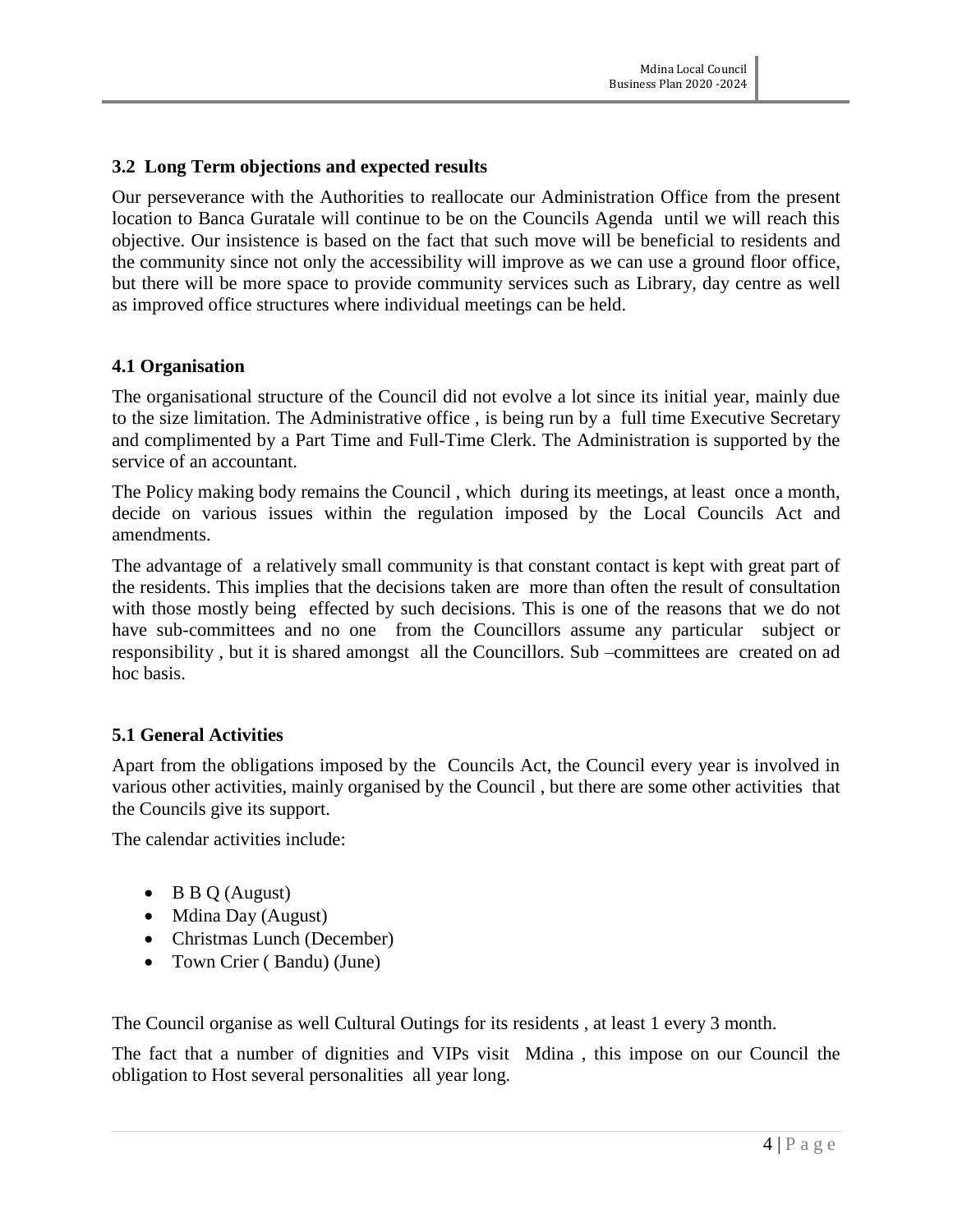The administration office handles all complaints, payments of Contraventions, Rents for Government properties as well as collects licence for Trade Department .The issuing of Access Passes for Vehicles in Mdina is as well handled by the Office.

The Council forms part of the North regional Committee. The implementation of the Local Enforcement System is and will be administered by these committees.

IFFIRMATA Mark Mallia Executive Secretary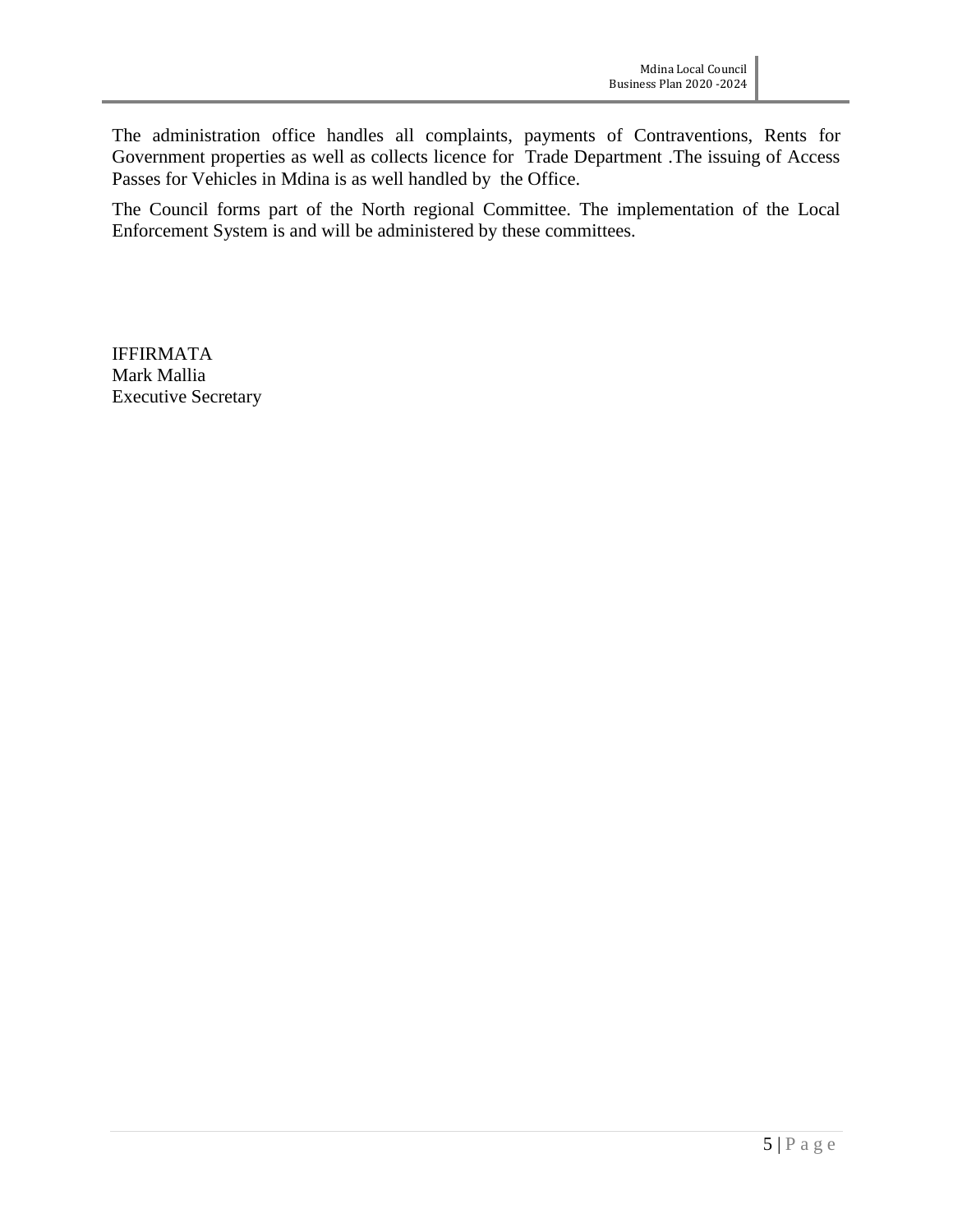# **Mdina Local Council 5-year Plan 2020-2024**

| <b>ACCT</b><br>NO         | <b>DESCRIPTION</b>                                   | 2020       | 2021       | 2022       | 2023       | 2024       | 2020-2024    |
|---------------------------|------------------------------------------------------|------------|------------|------------|------------|------------|--------------|
|                           |                                                      | €          | €          | €          | €          | €          | €            |
|                           |                                                      |            |            |            |            |            |              |
| $\mathbf{2}$              | Income                                               |            |            |            |            |            |              |
| 0000                      | Government                                           |            |            |            |            |            |              |
| 0001                      | In terms of section 55 CAP 363                       | 248,265.00 | 256,954.00 | 265,947.00 | 275,255.00 | 284,889.00 | 1,331,310.00 |
| 0002-<br>0004             | In terms of section 58 CAP 363                       |            |            |            |            |            |              |
| 0005-<br>0019             | Other Income                                         | 21,000.00  | 21,000.00  | 21,000.00  | 21,000.00  | 21,000.00  | 105,000.00   |
|                           |                                                      | 269,265.00 | 277,954.00 | 286,947.00 | 296,255.00 | 305,889.00 | 1,436,310.00 |
| 0020                      | Bye-Laws                                             |            |            |            |            |            |              |
| $0021 -$<br>0025<br>0026- | Community services                                   | 14,700.00  | 15,500.00  | 16,275.00  | 17,088.00  | 17,942.00  | 81,505.00    |
| 0035                      | Income from Permits                                  | 6,500.00   | 7,000.00   | 7,350.00   | 7,717.00   | 8,102.00   | 36,669.00    |
|                           |                                                      | 21,200.00  | 22,500.00  | 23,625.00  | 24,805.00  | 26,044.00  | 118,174.00   |
|                           |                                                      |            |            |            |            |            |              |
|                           | Local Enforcement Income                             |            |            |            |            |            |              |
| 0037<br>0038-             | <b>Commission from Regional Committees</b>           |            |            |            |            |            |              |
| 0055                      | Contraventions                                       | 600.00     | 600.00     | 600.00     | 600.00     | 600.00     | 3,000.00     |
|                           |                                                      | 600.00     | 600.00     | 600.00     | 600.00     | 600.00     | 3,000.00     |
| 0091-                     | Investment                                           |            |            |            |            |            |              |
| 0095                      | <b>Bank interest</b>                                 | 5.00       | 5.00       | 5.00       | 5.00       | 5.00       | 25.00        |
| 0096-<br>0099             | Income received from Government<br><b>Securities</b> | 0.00       | 0.00       | 0.00       | 0.00       | 0.00       | 0.00         |
|                           |                                                      | 5.00       | 5.00       | 5.00       | 5.00       | 5.00       | 25.00        |
|                           | General                                              |            |            |            |            |            |              |
| 0056-<br>0065             | Sponsorships                                         |            |            |            |            |            |              |
| 0066-                     |                                                      |            |            |            |            |            |              |
| 0069<br>0070-             | Documents and Information                            |            |            |            |            |            |              |
| 0075<br>0076-             | EU Funds                                             |            |            |            |            |            |              |
| 0080                      | Twinning                                             |            |            |            |            |            |              |
| $0081 -$<br>0089          | <b>Insurance Claims</b>                              |            |            |            |            |            |              |
| 0100-<br>0109<br>0076-    | Donations                                            |            |            |            |            |            |              |
| 0083<br>0076-             | Contributions                                        |            |            |            |            |            |              |
| 0084                      | General Income                                       | 25,000.00  | 25,000.00  | 25,000.00  | 25,000.00  | 25,000.00  | 125,000.00   |
|                           |                                                      |            |            |            |            |            |              |
|                           | <b>TOTAL</b>                                         | 316,070.00 | 326,059.00 | 336,177.00 | 346,665.00 | 357,538.00 | 1,682,509.00 |
|                           |                                                      |            |            |            |            |            |              |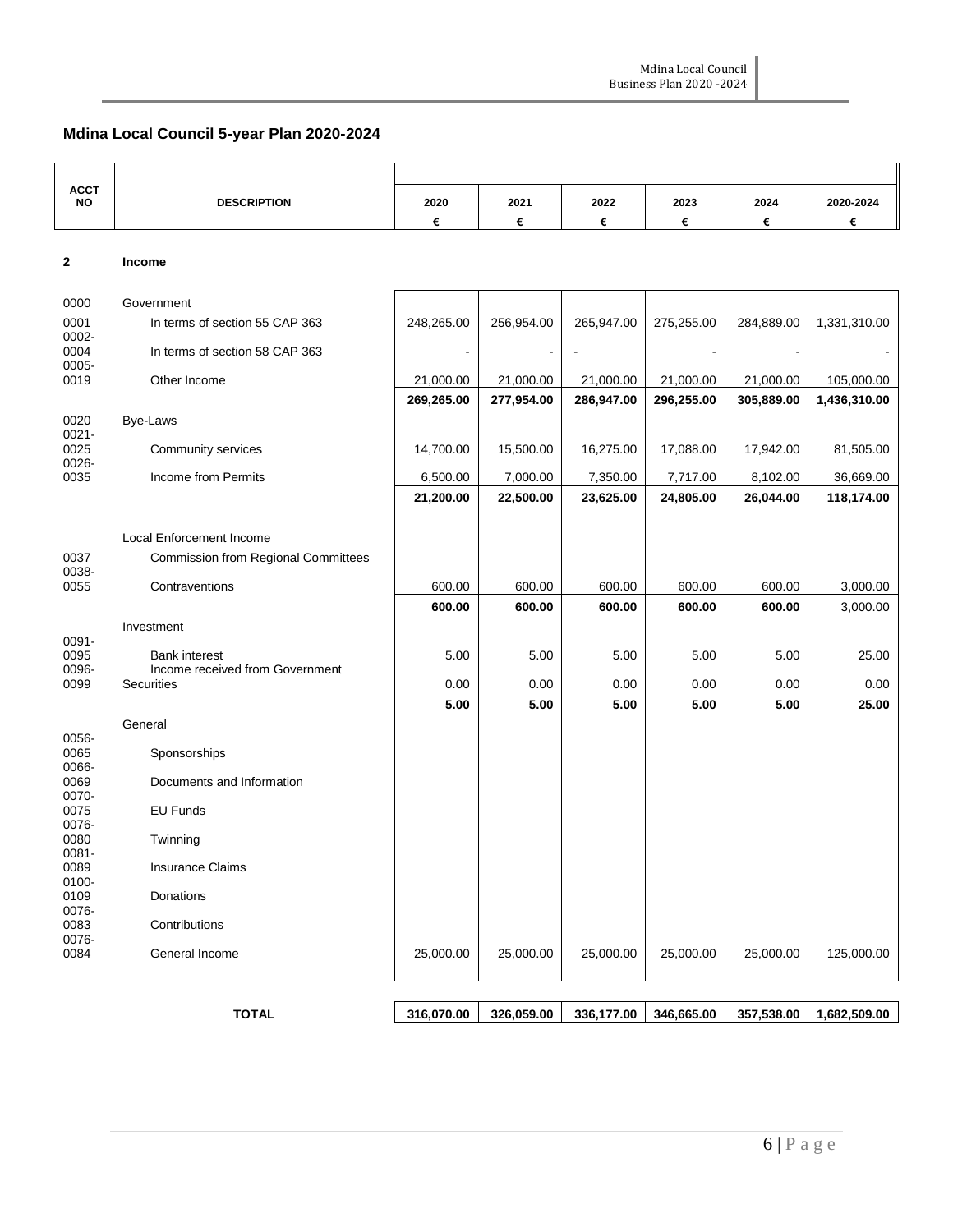# **2.3 Details of Expenditure**

|                        |                                                                             | 2020      | 2021      | 2022      | 2023       | 2024       | 2020-2024  |
|------------------------|-----------------------------------------------------------------------------|-----------|-----------|-----------|------------|------------|------------|
| <b>ACCT</b><br>NO      | <b>DESCRIPTION</b>                                                          |           |           |           |            |            |            |
|                        |                                                                             | €         | €         | €         | €          | €          | €          |
| 1                      | <b>Expenditure</b>                                                          |           |           |           |            |            |            |
|                        |                                                                             |           |           |           |            |            |            |
| 1000                   | <b>Personal Emoluments</b>                                                  |           |           |           |            |            |            |
| 1100                   | Mayor's allowance                                                           | 10,239.00 | 10,443.00 | 10,651.00 | 10,864.00  | 11,081.00  | 53,278.00  |
| 1200                   | Employee salaries and wages                                                 | 61,608.00 | 62,840.00 | 64,097.00 | 65,378.00  | 66,685.00  | 320,608.00 |
| 1300                   | <b>Bonuses</b>                                                              | 6,208.00  | 6,332.00  | 6,458.00  | 6,433.00   | 6,587.00   | 32,018.00  |
| 1400                   | Income supplements                                                          |           |           |           |            |            |            |
| 1500                   | <b>Social Security Contributions</b>                                        | 5,135.00  | 5,237.00  | 5,341.00  | 5,448.00   | 5,557.00   | 26,718.00  |
| 1600                   | Allowances                                                                  | 11,200.00 | 11,200.00 | 11,200.00 | 11,200.00  | 11,200.00  | 56,000.00  |
| 1700                   | Overtime                                                                    | 2,000.00  | 2,000.00  | 2,000.00  | 2,000.00   | 2,000.00   | 10,000.00  |
|                        |                                                                             | 96,390.00 | 98,052.00 | 99,747.00 | 101,323.00 | 103,110.00 | 498,622.00 |
|                        | Operations and maintenance                                                  |           |           |           |            |            |            |
| 2100-<br>2149<br>2200- | <b>Utilities</b>                                                            |           |           |           |            |            | 0.00       |
| 2259<br>2300-          | Materials and supplies                                                      | 2,500.00  | 2,700.00  | 2,800.00  | 3,000.00   | 3,200.00   | 14,200.00  |
| 2399<br>2400-          | Repair and upkeep                                                           | 8,000.00  | 10,000.00 | 12,000.00 | 14,000.00  | 15,000.00  | 59,000.00  |
| 2449                   | Rent                                                                        |           |           |           |            |            | 0.00       |
| 3010                   | <b>Street Lighting</b>                                                      | 3,000.00  | 3,000.00  | 3,000.00  | 3,000.00   | 3,000.00   | 15,000.00  |
| 3020                   | Lease of Equipment                                                          | 760.00    | 760.00    | 760.00    | 760.00     | 760.00     | 3,800.00   |
| 3030                   | Insurance                                                                   | 2,415.00  | 2,535.00  | 2,660.00  | 2,800.00   | 2,900.00   | 13,310.00  |
| 3035                   | <b>Bank Charges</b>                                                         | 250.00    | 250.00    | 250.00    | 250.00     | 250.00     | 1,250.00   |
| 3038                   | <b>Penalties</b>                                                            |           |           |           |            |            | 0.00       |
| 3040                   | <b>Waste Disposal</b>                                                       | 1,800.00  | 1,950.00  | 2,050.00  | 2,200.00   | 2,300.00   | 10,300.00  |
| 3041                   | <b>Refuse Collection</b>                                                    | 12,941.00 | 12,941.00 | 15,000.00 | 15,000.00  | 15,000.00  | 70,882.00  |
| 3042                   | <b>Bulky Refuse Collection</b>                                              | 500.00    | 500.00    | 500.00    | 500.00     | 500.00     | 2,500.00   |
| 3043                   | Bins on wheels                                                              |           |           |           |            |            | 0.00       |
| 3045                   | <b>Bring In Sites</b>                                                       | 0.00      | 0.00      | 0.00      | 0.00       | 0.00       | 0.00       |
| 3051                   | Road & Street Cleaning<br>Cleaning & Maintenance of Non-Urban               | 20,000.00 | 20,000.00 | 20,000.00 | 20,000.00  | 20,000.00  | 100,000.00 |
| 3052                   | Areas                                                                       | 1,980.00  | 1,980.00  | 1,980.00  | 1,980.00   | 1,980.00   | 9,900.00   |
| 3053                   | Cleaning of Public Conveniences                                             |           |           |           |            |            |            |
| 3055                   | <b>Cleaning of Council Premises</b><br>Cleaning & Maintenance of Parks and  | 765.00    | 765.00    | 765.00    | 765.00     | 765.00     | 3,825.00   |
| 3060                   | Gardens                                                                     |           |           |           |            |            |            |
| 3061                   | Cleaning & Maintenance of Soft Areas                                        | 26,000.00 | 26,000.00 | 26,000.00 | 26,000.00  | 27,500.00  | 131,000.00 |
| 3062                   | Cleaning & Maintenance of Beaches<br>Cleaning & Maintenance of Country Non- |           |           |           |            |            |            |
| 3063                   | Urban                                                                       |           |           |           |            |            |            |
| 3064<br>3070-<br>3090  | <b>Other Contractual Services</b><br><b>Consultation Fees</b>               |           |           |           |            |            |            |
| 3100-<br>3139          |                                                                             | 14,000.00 | 14,000.00 | 14,000.00 | 14,000.00  | 14,000.00  | 70,000.00  |
| 3300-<br>3379          | Contract & Project Management<br>Hospitatlity                               | 11,000.00 | 11,000.00 | 11,000.00 | 11,000.00  | 11,000.00  | 55,,000.00 |
| 3380-<br>3389          | Community                                                                   | 400.00    | 450.00    | 500.00    | 700.00     | 800.00     | 2,850.00   |
|                        |                                                                             |           |           |           |            |            |            |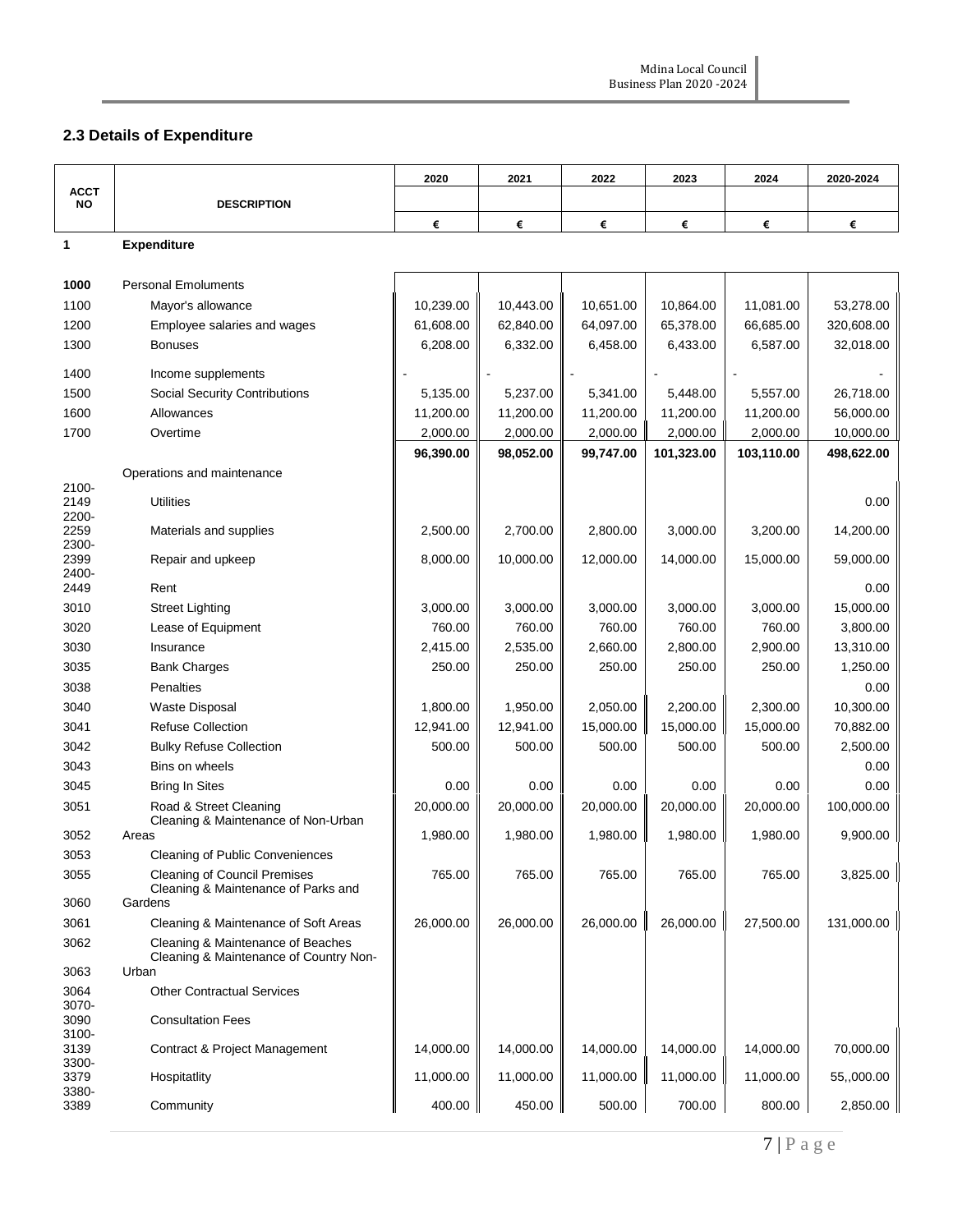| Mdina Local Council<br><b>Business Plan 2020 - 2024</b> |  |
|---------------------------------------------------------|--|
|                                                         |  |

| 3600-<br>3694<br>3700- | <b>Local Enforcement Expenses</b>    | 200.00     | 300.00     | 400.00     | 500.00     | 600.00     | 2,000.00     |
|------------------------|--------------------------------------|------------|------------|------------|------------|------------|--------------|
| 3799<br>3800-          | <b>EU Projects</b>                   |            |            |            |            |            |              |
| 3899                   | Twinning                             | 3,500.00   | 3,500.00   | 3,500.00   | 3,500.00   | 3,500.00   | 17,500.00    |
|                        | <b>Warden Services</b>               | 600.00     | 600.00     | 600.00     | 600.00     | 600.00     | 3,000.00     |
|                        |                                      |            |            |            |            |            |              |
|                        |                                      | 110,611.00 | 113,231.00 | 117,765.00 | 120,555.00 | 123,655.00 | 585,817.00   |
|                        | Administration & Other Expenditure   |            |            |            |            |            |              |
| 2150-<br>2199          | <b>Office Utilities</b>              | 5,500.00   | 6,000.00   | 6,500.00   | 7,000.00   | 7,500.00   | 32,500.00    |
| 2260-<br>2299          | Office Materials & Supplies          |            |            |            |            |            |              |
| 2450-<br>2499          | <b>Office Rent</b>                   | 5,020.00   | 5,020.00   | 5,020.00   | 5,020.00   | 5,020.00   | 25,100.00    |
| 2500-                  |                                      |            |            |            |            |            |              |
| 2599<br>2600-          | National & International Memberships | 350.00     | 350.00     | 350.00     | 350.00     | 350.00     | 1,750.00     |
| 2699                   | <b>Office Services</b>               | 2,000.00   | 2,500.00   | 3,000.00   | 3,500.00   | 4,000.00   | 15,000.00    |
| 2700-<br>2799<br>2800- | Transport                            | 250.00     | 250.00     | 250.00     | 250.00     | 250.00     | 1,250.00     |
| 2899                   | Travel                               | 2,500.00   | 2,500.00   | 2,500.00   | 2,500.00   | 2,500.00   | 12,500.00    |
| 2900-<br>2999          | <b>Information Services</b>          | 300.00     | 350.00     | 400.00     | 450.00     | 500.00     | 2,000.00     |
| 3050                   | <b>Office Cleaning</b>               |            |            |            |            |            |              |
| 3140-<br>3199<br>3200- | <b>Professional Services</b>         | 14,000.00  | 14,000.00  | 14,000.00  | 14,000.00  | 14,000.00  | 70,000.00    |
| 3299                   | Training                             | 300.00     | 300.00     | 300.00     | 300.00     | 300.00     | 1,500.00     |
| 3345                   | <b>Office Hospitality</b>            | 300.00     | 300.00     | 300.00     | 300.00     | 300.00     | 1,500.00     |
| 3400-<br>3499          | <b>Incidental Expenses</b>           |            |            |            |            |            |              |
|                        |                                      | 30,520.00  | 31,570.00  | 32,620.00  | 33,670.00  | 34,720.00  | 163,100.00   |
| 7000                   | Capital expenditure                  |            |            |            |            |            |              |
| 7001                   | Acquisition of property              |            |            |            |            |            |              |
| 7100                   | Construction                         |            |            |            |            |            | 0.00         |
| 7200                   | Improvements                         | 35,000.00  | 35,000.00  | 35,000.00  | 35,000.00  | 35,000.00  | 175,000.00   |
| 7300                   | Equipment                            | 5,000.00   | 5,000.00   | 5,000.00   | 5,000.00   | 5,000.00   | 25,000.00    |
| 7500                   | Special programmes                   |            |            |            |            |            |              |
|                        |                                      | 40,000.00  | 40,000.00  | 40,000.00  | 40,000.00  | 40,000.00  | 200,000.00   |
|                        |                                      |            |            |            |            |            |              |
|                        | <b>TOTAL</b>                         | 277,521.00 | 282,853.00 | 290,132.00 | 295,548.00 | 301,485.00 | 1,447,539.00 |